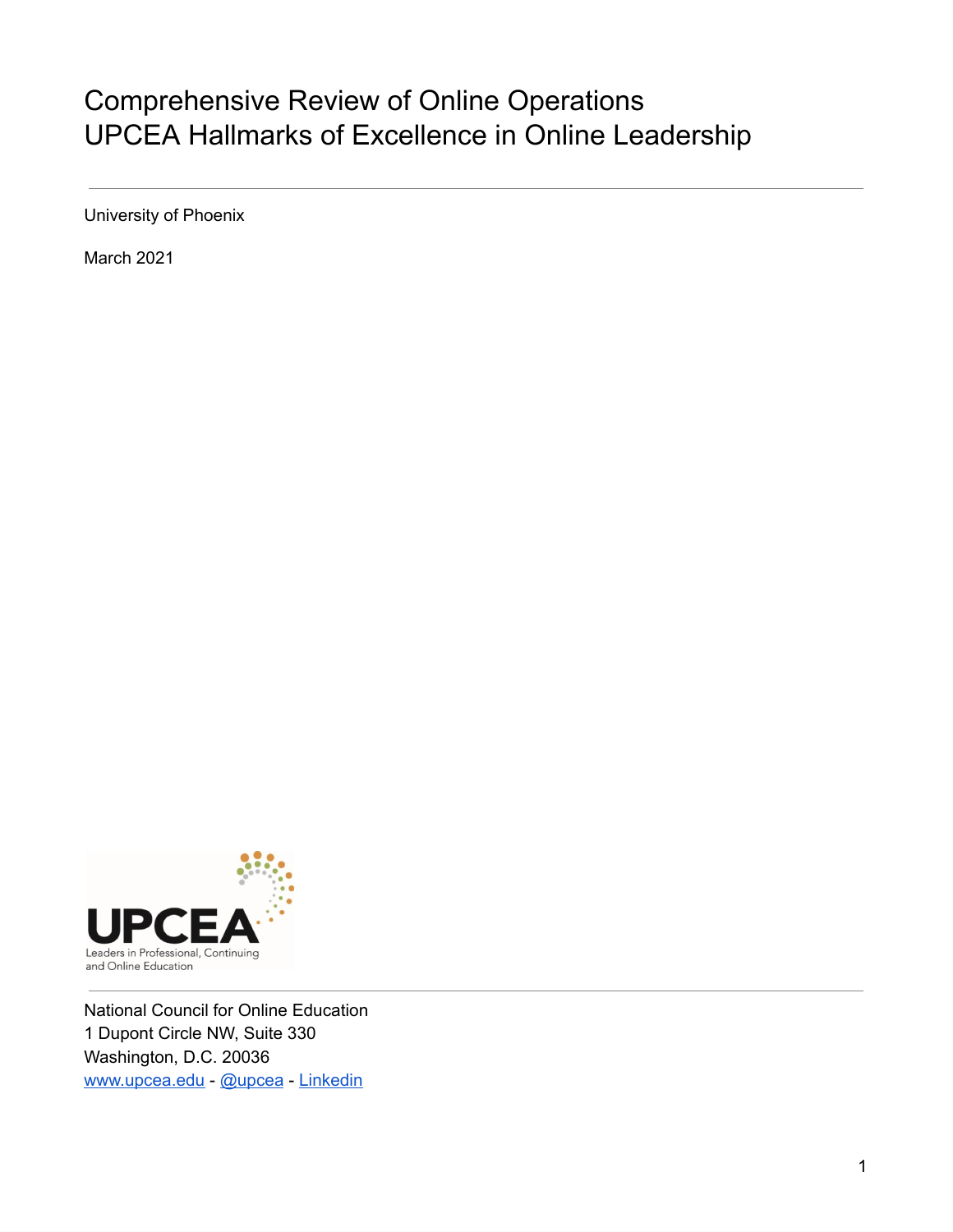# About the University of Phoenix

From the [University](https://www.phoenix.edu/about_us/about_university_of_phoenix/mission_and_purpose.html) of Phoenix Website:

### **Mission**

University of Phoenix provides access to higher education opportunities that enable students to develop knowledge and skills necessary to achieve their professional goals, improve the performance of their organizations, and provide leadership and service to their communities.

### **Purpose**

- To facilitate cognitive and effective student learning—knowledge, skills, and values—and to promote use of that knowledge in the student's workplace.
- To develop competence in communication, critical thinking, collaboration, and information utilization, together with a commitment to lifelong learning for enhancement of students' opportunities for career success.
- To provide instruction that bridges the gap between theory and practice through faculty members who bring to their classroom not only advanced academic preparation, but also the skills that come from the current practice of their professions.
- To provide General Education and foundational instruction and services that prepare students to engage in a variety of university curricula.
- To use technology to create effective modes and means of instruction that expand access to learning resources and that enhance collaboration and communication for improved student learning.
- To assess student learning and use assessment data to improve the teaching/learning system, curriculum, instruction, learning resources, counseling, and student services.
- To be organized as a private institution in order to foster a spirit of innovation that focuses on providing academic quality, service, excellence, and convenience to the working student.
- To generate the financial resources necessary to support the University's mission.

# About the Hallmarks

## From [UPCEA's](https://upcea.edu/resources/hallmarks-online/) Website:

Online education is now critical for the future of America's universities. These institutions can no longer establish a presence in this arena without a concerted institutional strategy and structure to accomplish this now major undertaking. UPCEA's Hallmarks of Excellence in Online Leadership attempt to articulate those features and principles that will create opportunities for students that far exceed anything already achieved in higher education, take pedagogy to a new level, and demonstrate the capacity of universities to be an even more vital force in our society. These Hallmarks are an attempt to infuse idealism into a budding, dynamic profession – to help first-generation leaders in this field so online education can assume its rightful place in what makes universities excellent, respected, and essential to their communities. The Hallmarks detail seven facets of leadership and organizational development in this domain:

UPCEA April 2021 2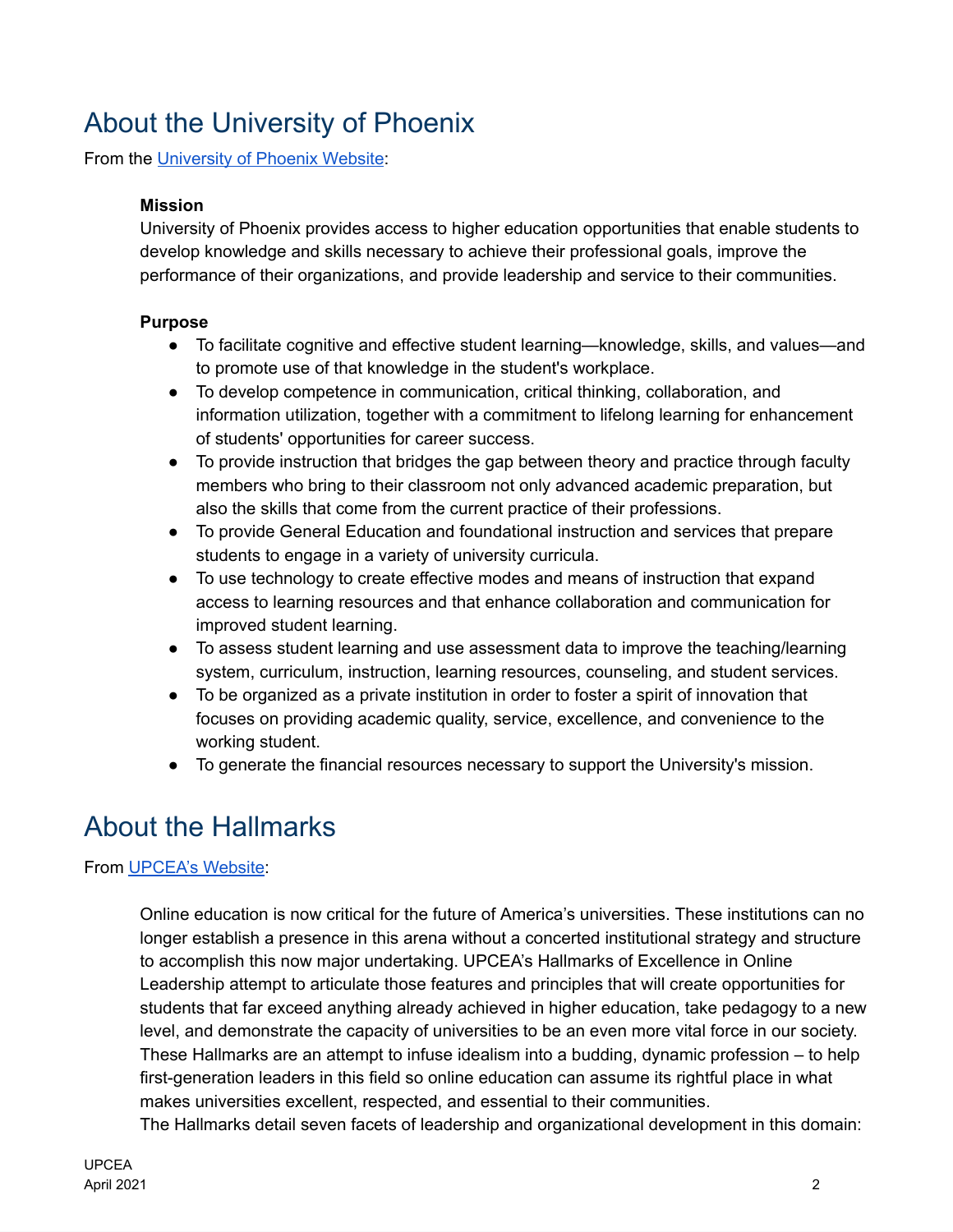Internal Advocacy. Recognizing that online education, by its very nature, will be an integrated and extensive facet of its university, those charged with leading an enterprise must build internal alliances, and reflect the larger goals, values, and strategies of their institutions.

**Advocacy and Leadership within the University.** Recognizing that online education, by its very nature, will be an integrated and extensive facet of its university, those charged with leading an enterprise must build internal alliances, and reflect the larger goals, values, and strategies of their institutions.

**Entrepreneurial Initiative.** Recognizing that online education is inevitably about innovation, experimentation, risk, and imagination, emerging leaders must have the skills and creativity to facilitate responsible change.

**Faculty Support.** Recognizing that online education is not a solitary instructional process, but one that requires extensive support and resources, leaders must envelop their faculty with the tools they need to create education equal to, if not exceeding, that of the traditional classroom.

**Student Support.** Recognizing that online students demand a learning experience at least comparable to that on-campus, leaders must be ongoing advocates for students earning their degrees remotely from their institutions.

**Digital Technology.** Recognizing that technology creates both opportunities and anxieties, leaders must provide an environment that is current, dependable, and rich in the creative use of tools to enhance learning, interaction, and program integrity.

**External Advocacy.** Recognizing that online enterprises must represent their institutions to an often skeptical public, leaders must be an authoritative voice to regulators, accreditors, alumni, members of the business community, and many others.

**Professionalism.** Recognizing that emerging entities need policies and practices that demonstrate the integrity of a profession still establishing itself, those leading the growth of online learning must exemplify the highest ideals and contribute to a growing professional community on a national scale.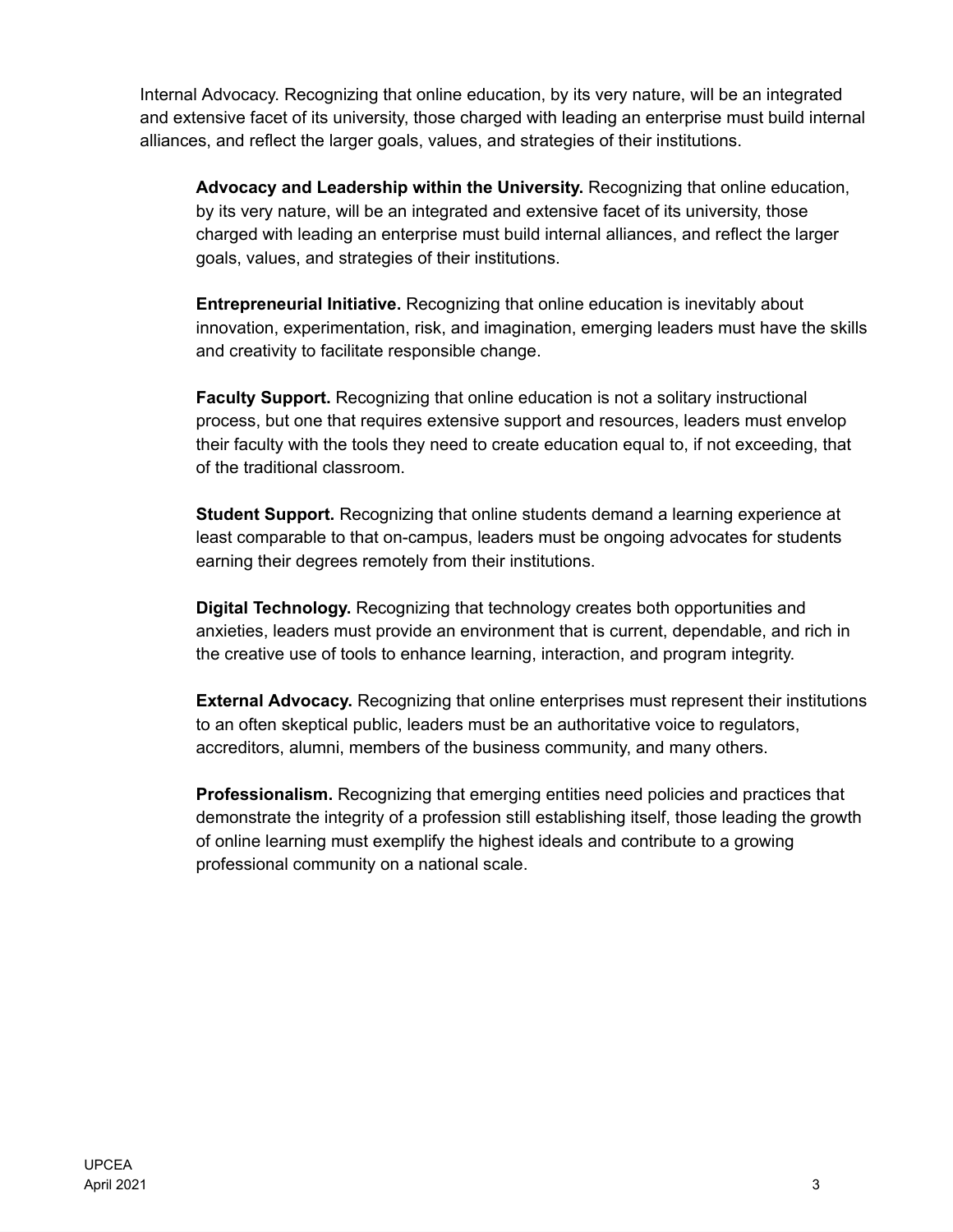# The Peer Review Team

# **Ray Schroeder, University of Illinois-Springfield (Lead Reviewer)**

**Ray Schroeder** is Professor Emeritus, Associate Vice Chancellor for Online Learning at the University of Illinois Springfield (UIS) and Senior Fellow, Founding Director of the National Council for Online Education at the University Professional and Continuing Education Association (UPCEA). He began his academic career in 1971 as an Instructor in the College of Communications at the University of Illinois. Schroeder left Urbana in 1977 to become an Assistant Professor in Communication at Sangamon State University (which became UIS in 1995). His career and publications focus on the application of technology to enhance teaching and learning.

Schroeder founded the UIS Office of Technology-Enhanced Learning (OTEL) in 1997. OTEL later became the Center for Online Learning Research and Service (COLRS), combining support for the essential online faculty responsibilities into one unit. The unit has received numerous national grants and awards. It supports 26 online graduate and undergraduate programs ranked among the "Best Online Colleges" by US News. UIS delivers some 500 online classes each semester to students in 48 states and 10 countries. Schroeder's recognitions include:

- 2018 Albert Nelson Marquis Who's Who Worldwide Lifetime Achievement Award recognizing more than 20 years of leadership in the field
- 2016 United States Distance Teaching and Learning Association Hall of Fame Award for significant contributions to the field of distance learning through leadership, technology, research and teaching
- 2016 Mildred B. and Charles A. Wedemeyer Award as Outstanding Practitioner in Distance Education by the American Journal of Distance Education and the University of Wisconsin, Madison
- 2014 Past Presidents' Award for Outstanding Service from the Illinois Council of Continuing Higher Education
- 2012 Innovation Fellow for Digital Learning, UPCEA
- 2011 University of Illinois Distinguished Service Award
- 2010 Mayadas Leadership Award in Online Education, the Sloan Consortium
- 2010 Inaugural Sloan Consortium Fellow
- 2002 Outstanding Achievement in Asynchronous Learning Networks Sloan Consortium

Schroeder publishes to an array of social media outlets with more than 12,000 daily readers to his publications. He has co-authored multiple chapters and numerous papers over the past 20 years. A frequent keynote speaker, Schroeder is well-known nationally and internationally for his knowledge and writings in technology-enhanced learning.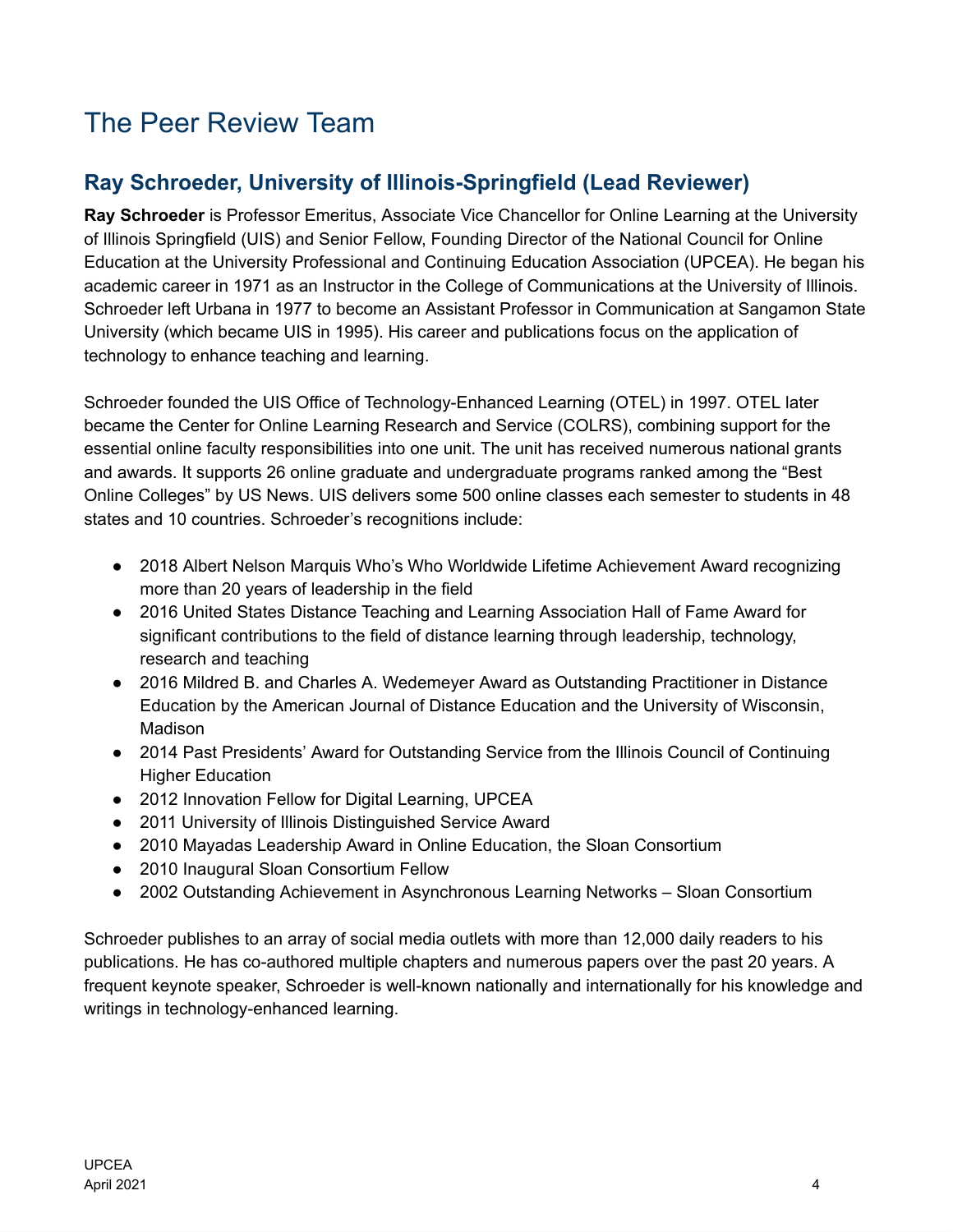# **Aaron Brower**

Dr. Aaron Brower is University of Wisconsin System Senior Associate Vice President of Academic Affairs and Executive Director for UW Extended Campus. His primary responsibility is to develop and expand educational opportunities for adult and professionally-oriented students, the largest segment of the state and nation now seeking higher education. UW Extended Campus has built a national reputation for creating award-winning innovative and student-centric programs that partner with and leverage resources across all University of Wisconsin campuses. Among the many collaborative programs within UW Extended Campus's portfolio is the UW System's UW Flexible Option, the country's first (and still only) competency-based educational program built to support an entire state system of higher education. UW Flex was created under Dr. Brower's leadership when he was Provost and Vice Chancellor for UW-Extension.

From 2012-2018, Dr. Brower served as Provost and Vice Chancellor of UW-Extension and was named Interim Chancellor of UW Colleges and UW-Extension in 2014. Prior to that, he spent six years as UW-Madison's Vice Provost for Teaching & Learning, overseeing and supporting undergraduate education and professional development for teaching and learning. Dr. Brower remains a tenured professor at UW-Madison in the School of Social Work and in the departments of Integrated Liberal Studies and Educational Leadership & Policy Analysis.

Dr. Brower has written 4 books, more than 50 peer-reviewed articles and book chapters, and received over \$18M in grants to support his work. His scholarship demonstrates the academic and social outcomes produced when colleges blend in- and out-of-class learning and experiences. Dr. Brower's expertise is in educational innovation, student learning, and outcome assessment – engaging the whole university to support "whole student" education. He has created and led many teaching and learning programs focused on integrative learning and evidence-based curricular reform. He consults widely with institutions across the country.

Dr. Brower earned a Bachelor's Degree in Psychology, a Master's Degree in Social Work, a Master's Degree in Psychology, and a Doctorate in Social Work and Psychology, all from the University of Michigan.

# **Karen Pedersen**

Karen Pedersen is the Dean of K-State Global Campus and a At-Large Director on UPCEA's Board of Directors (2019-2021). Throughout her career in senior leadership positions at both public and private higher education institutions, Pedersen has led award-winning off-campus and online learning units focused on engaging cross-institutional academic operations while pursuing enrollment growth and learner success outcomes.

Highlights from her career include launching more than 45 innovative online degree programs and numerous certificates, serving on the launch team for a competency-based education initiative, securing a \$2.5 million Bill & Melinda Gates Foundation grant for supporting underserved students, leading a systemwide enrollment management transformation, and expanding academic partnerships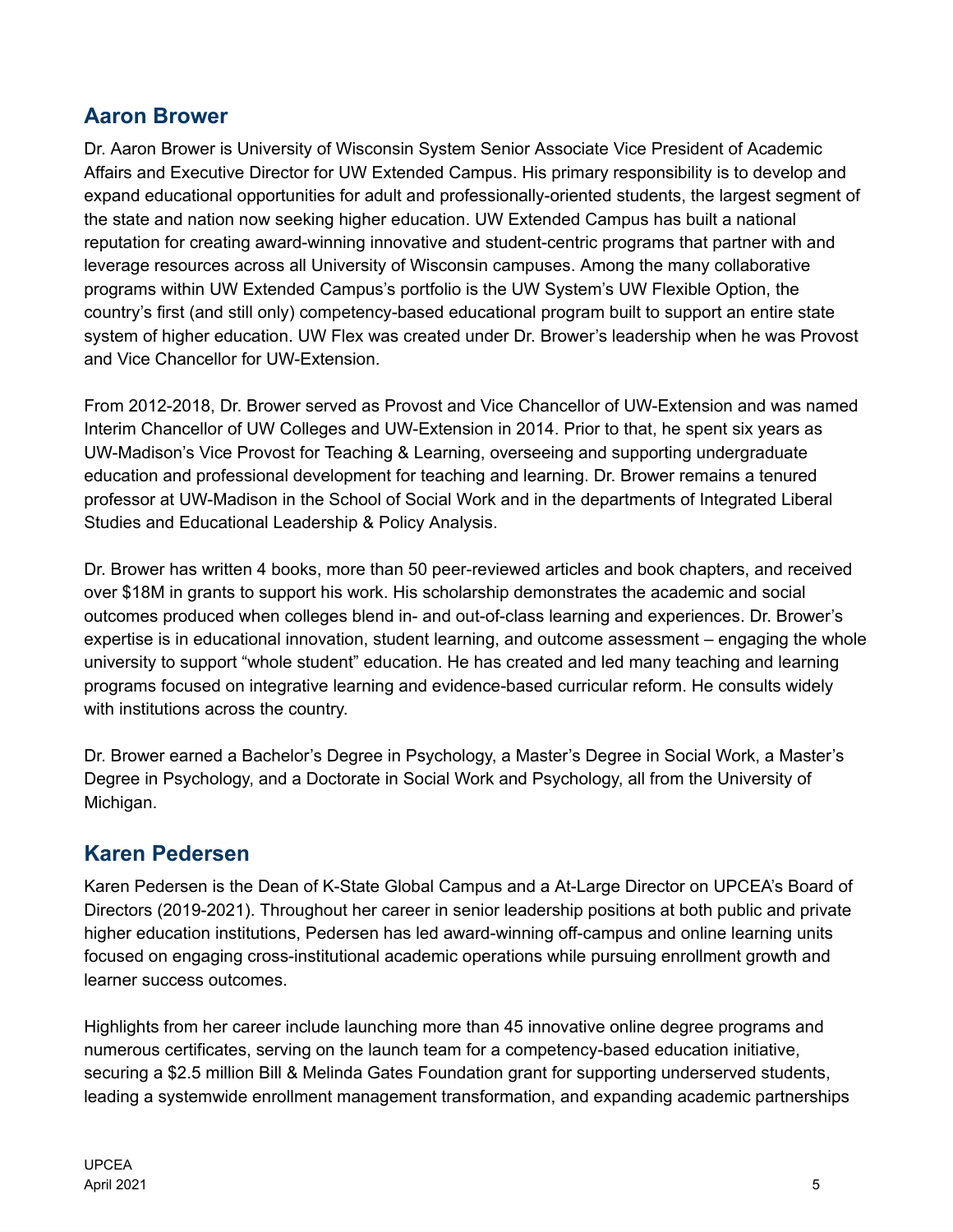with military branches and small businesses, corporations, community and technical colleges, as well as with international universities in Brazil, Hong Kong, Indonesia, Malaysia and Singapore.

Pedersen is a frequent speaker on the topics of online learning, quality and excellence, military education programs, enrollment management and adult learner success. She has presented at many education conferences, including the Council for College and Military Educators, Department of Defense Education Symposium, Educause, IMSGlobal, National Institute for Staff and Organizational Development, Online Learning Consortium, the Commission on Colleges of the Southern Association of Colleges and Schools and the Higher Learning Commission, as well as WCET, the Western Interstate Commission for Higher Education. She has served as an invited international speaker, met with congressional leaders advocating on behalf of adult learners, and has published practitioner and research-based articles and books.

Pedersen joined Kansas State University as the dean of K-State Global Campus in February 2018. Before joining K-State, Pedersen was the chief knowledge officer for the Online Learning Consortium, leading thought leader initiatives related to learning innovation, quality enhancement, community engagement, leadership development, institutional transformation and policy advocacy. Before starting her administrative career, Pedersen was a full-time university faculty member. She currently serves as a faculty member for the Online Learning Consortium's Institute for Emerging Leadership in Online Learning and a graduate faculty member at K-State. She has a Bachelor of Science and Master of Science from the University of Nebraska, Lincoln and a Doctor of Philosophy from Oklahoma State University.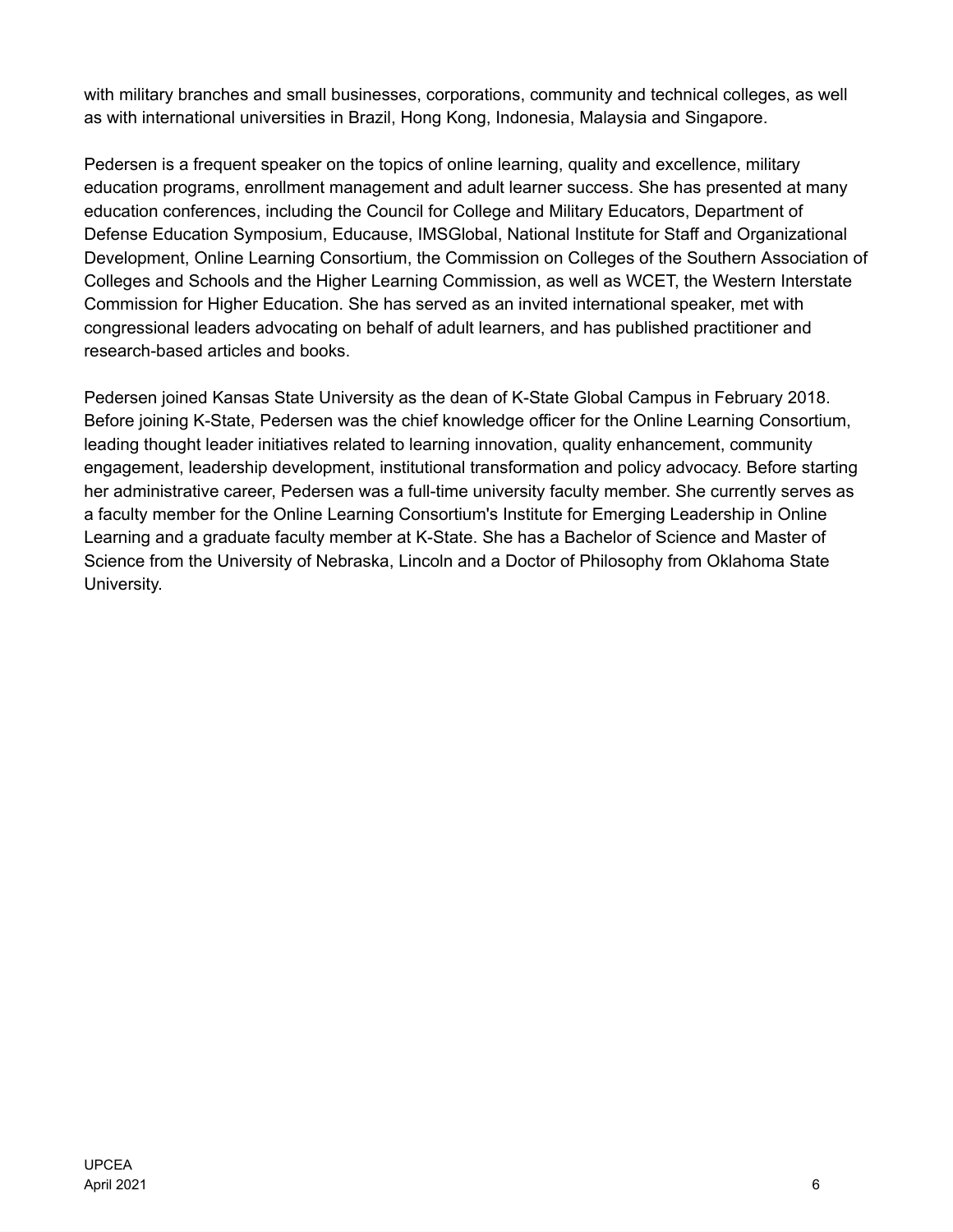# Comprehensive Review of Online Operations - Summary

## **Advocacy** and Leadership Within the University **COPTIMIZED** / **MANAGED**

Online education is an integrated and extensive facet of the university, those charged with leading an enterprise have internal alliances, and reflect the larger goals, values, and strategies of their institutions.

The University of Phoenix is strongly focused on the online delivery of programs. The University provided ample evidence to support the statement made in the institution's self evaluation, "The University's Mission has largely been realized through the online modality, with a majority of students and alumni choosing online as the preferred method to complete their education. Online learning is strategically integrated and operationalized across the University, with cross-functional teams that provide input into and action upon key initiatives that aim to continually improve the University's delivery of online education."

### **Entrepreneurial Initiatives OPTIMIZED / MANAGED**

Online education is about innovation, experimentation, risk, and imagination, and its leaders possess the skills and creativity to facilitate responsible change.

A premium is placed on fostering entrepreneurial approaches that lead to innovation and experimentation in the development, review and delivery of online programs. The "agile methodology" and "release trains" approaches undergird a variety of impressive programs that reinforce innovation. The university, as a whole, reinvented itself some four years ago with a new ownership and administrative leadership that brought innovation and supported entrepreneurial approaches.

Online education receives extensive support and resources, faculty have the tools they need to create education equal to, if not exceeding, that of the traditional classroom.

Close attention is given to the selection, training, and continuous support of the faculty. The credentialing, advanced training and mentoring process puts an individual focus on each of the faculty members. Copious data is collected and reviewed with each class offering to identify strengths and weaknesses to be reinforced and further supported.

## **Student Support OPTIMIZED / MANAGED**

Online students receive an experience at least comparable to that on-campus. Leaders are advocates for students earning their degrees remotely from their institutions.

Student retention and success are at the core of the University of Phoenix mission and operation. The university has a robust student support system that is provided throughout the student lifecycle. They assess their students and continually evaluate elements of their student support operations.

## **Faculty Support OPTIMIZED / MANAGED**